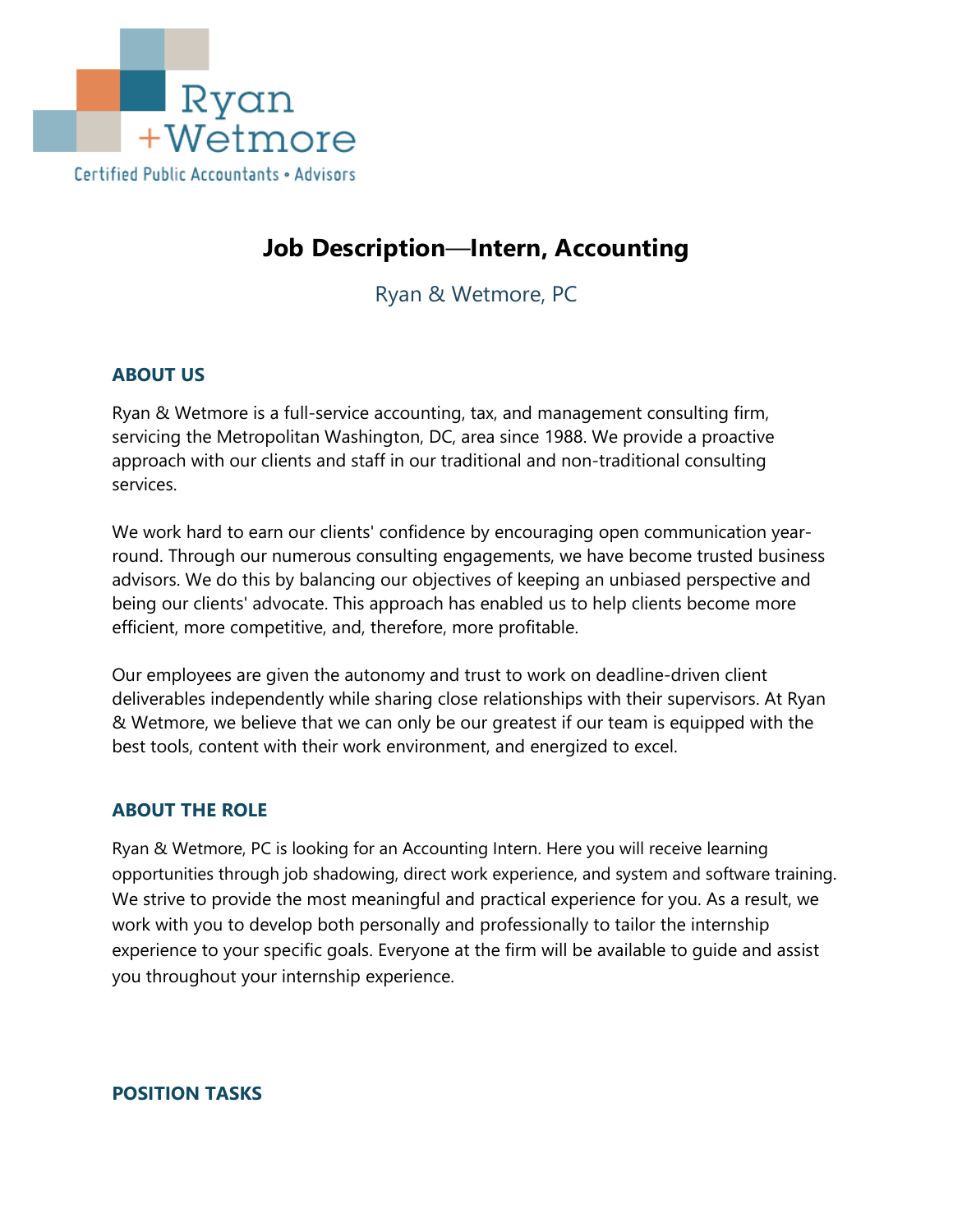#### **Learning & Development**

- **Systems Training**—develop your skills by training in our IT systems and accounting software, tax return preparation, R&W audit approach, research, and timekeeping. Interns will participate regularly in offered trainings and learning opportunities.
- **Ambassador**—Acts as a representative of R&W during recruitment efforts, especially at school of graduation; acts as a liaison between the students and firm, makes announcements at school, posts information on social media, and attends career fairs.
- **Administrative Tasks**—Scans tax information as it comes in following Ryan and Wetmore process, prepare work papers, and assist staff on A&A engagements, performs administrative tasks as needed
- **Ethics**—Confidentiality of Firm and client information is critical.

## **Accounting & Research**

- **Accounting & Reporting**—Perform substantive tests and tests of internal controls to identify and resolve issues. Draft financial statements under prescribed formats, prepare federal and state & local tax returns, and understand tax regulations and accounting pronouncements
- **Research**—Conducts research for the firm as requested, Completing tax planning and research
- **Clients**:
	- o Understand clients' needs and expectations, their business and industry, accounting and control systems, employees, company values and industryrelated GAAP and GAAS issues.
	- o Promptly notify partners and staff of any client inquiries and requests
	- o Assess risks and evaluate the client's internal control structure.

**ABOUT YOU**